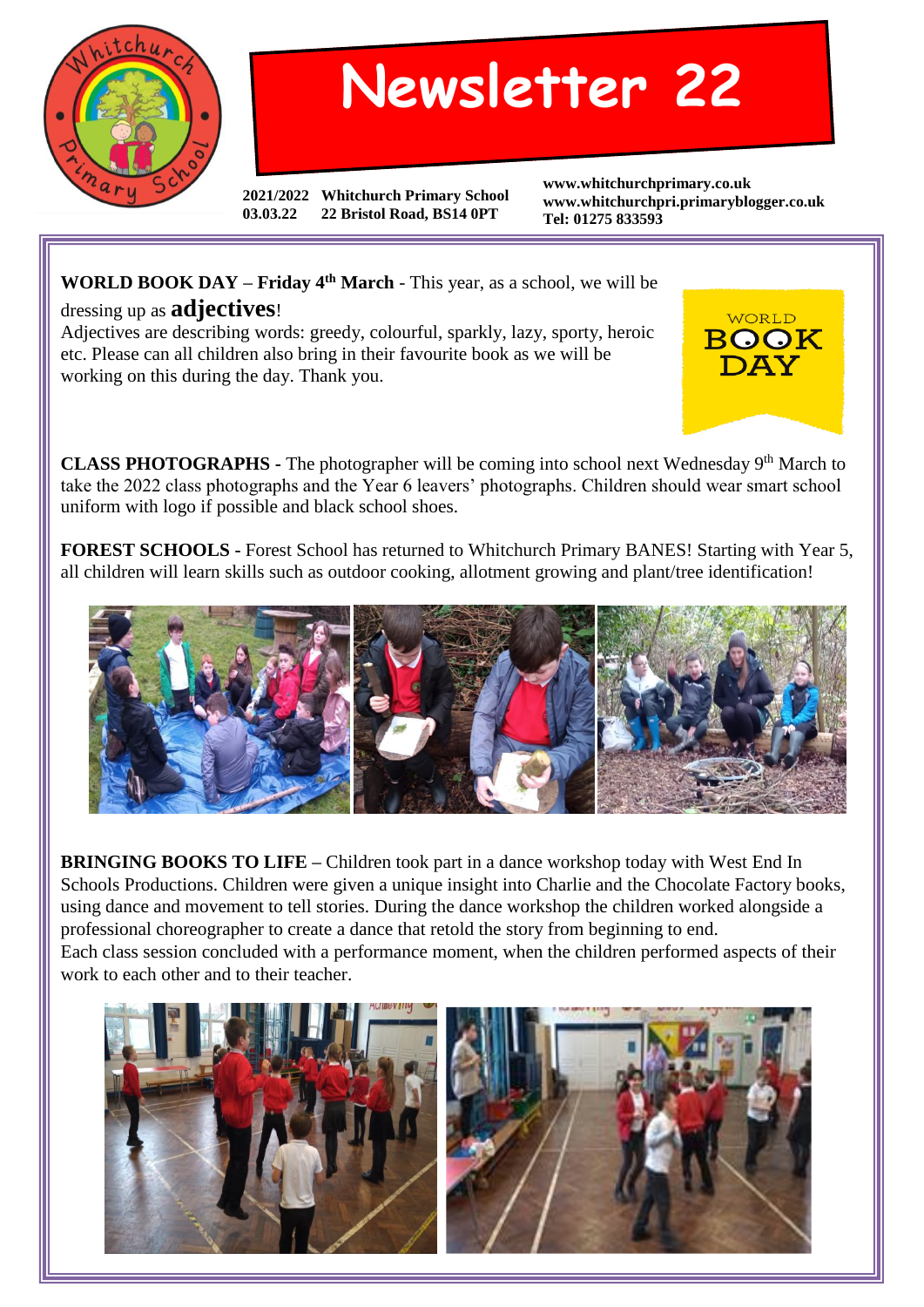**RED NOSE DAY – Friday 18th March -** Children may come to school in non-uniform if they bring in 50p for this cause.

**PARENT'S EVENING** — Parent's evening will take place on Monday 4<sup>th</sup> and Tuesday 5<sup>th</sup> April – Parrots will take place on Tuesday 5<sup>th</sup> and Wednesday 6<sup>th</sup>. We will send out text messages with a link for the online booking shortly.

**PRE-SCHOOL VISIT –** Some children from St Nics Pre School visited us this week to look through the books in our library. Some of these children will be joining our Reception class in September.



**JEWELLERY** – Reminder – children in the infants should not wear jewellery to school, this includes earrings as they can easily be pulled out during play. Children in the juniors may wear stud earrings to school if they can safely remove them themselves for sports.

## **FRIENDS OF WHITCHURCH PRIMARY –**

Next Thursday 10th March is our bingo night. The last one was great fun and we raised lots of funds for school. Tickets will be sold by a member of the PTA from after school today, in the pedestrian area of the car park. See flyer for details. All funds raised go to Whitchurch School Association and prizes include chocolates, wine, various gift sets and candles.



**COVID 19 –** If your child tests positive for Covid please keep them at home for 5 days and two negative LFT tests before returning to school. This is included in our school risk assessment and we encourage parents to follow the guidance. Thank you.

**SCIENCE WEEK** – Children will be taking part in activities focussing on 'growth' for Science week on 11<sup>th</sup>  $-18<sup>th</sup>$  March. The competition below is open till 15<sup>th</sup> April.

<https://www.britishscienceweek.org/plan-your-activities/poster-competition/>



Poster competition -**British Science Week** 

Yes, it's true - our poster competition is BACK in 2022! The theme for British Science Week 2022 poster competition is 'Growth'. The deadline for entering

www.britishscienceweek.org